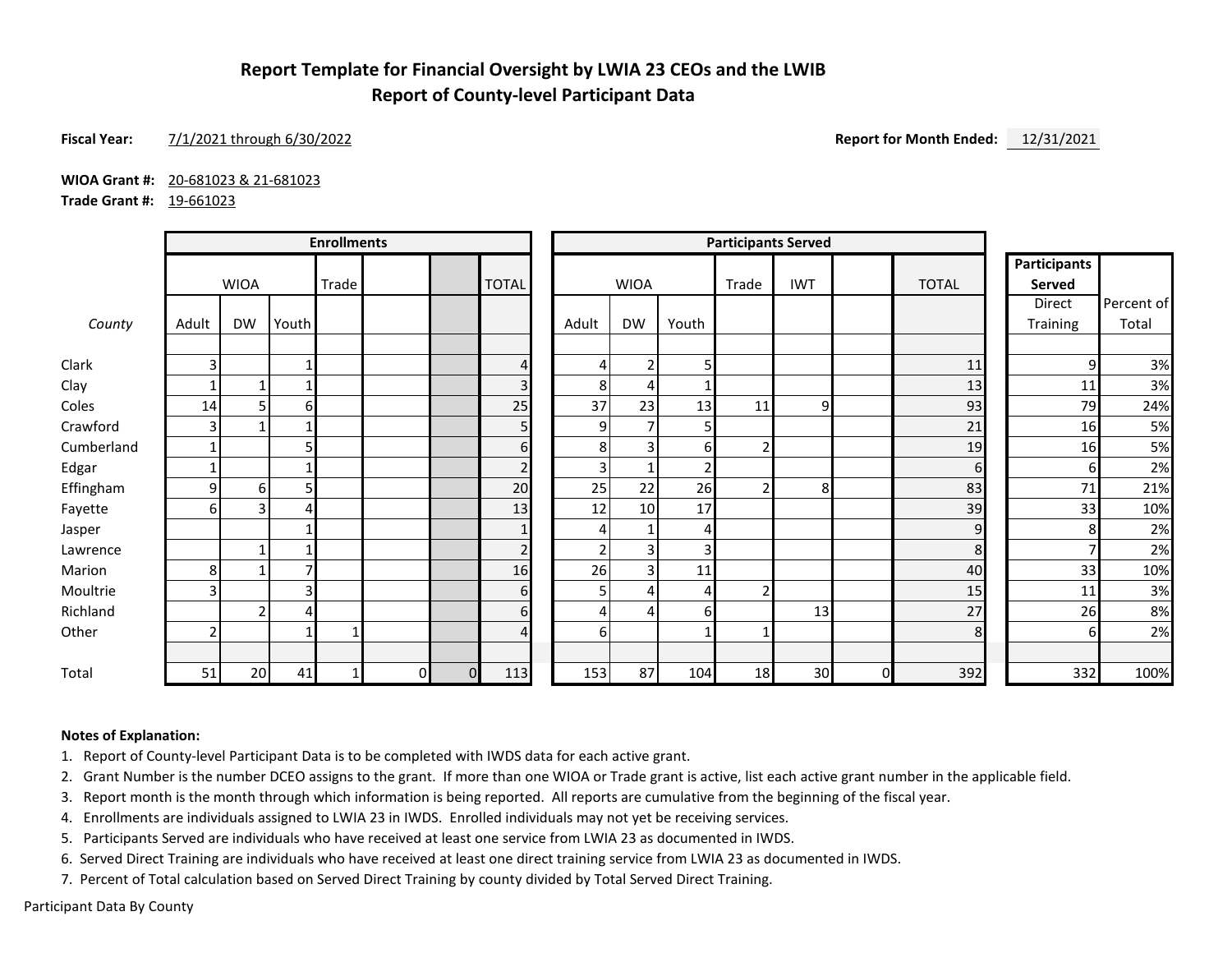## **LWIA 23 CEO and LWIB Financial Oversight Report of County-level Participant Direct Training Expenditures**

**Fiscal Year:** 07/01/2021 through 06/30/2022 **Report for Month Ended:** 12/31/2021

|            |                                      |                    |          |               | $19 - 661023/$ | $20 - 681023$ |          |                        |            |
|------------|--------------------------------------|--------------------|----------|---------------|----------------|---------------|----------|------------------------|------------|
|            | WIOA Formula - 20-681023 / 21-681023 |                    |          |               | 20-661023      | 21-681023     |          |                        |            |
|            |                                      |                    |          |               |                | Incumbent     |          |                        |            |
|            |                                      |                    | Youth In | Youth Out of  |                | Worker        |          |                        | Percent of |
| County     | Adult                                | <b>DW</b>          | School   | School        | Trade          | Training      |          | <b>Total By County</b> | Total      |
| Clark      | 5,414                                | 313                | 6,361    | 4,718         |                |               | \$       | 16,806                 | 2%         |
| Clay       | 22,829                               | 13,850             |          | 3,806         |                |               | \$       | 40,485                 | 5%         |
| Coles      | 51,969                               | 39,128             | 925      | 25,992        | 20,181         | 10,255        | \$       | 148,450                | 20%        |
| Crawford   | 32,225                               | 23,258             | 16,247   | 1,871         |                |               | \$       | 73,601                 | 10%        |
| Cumberland | 17,299                               | 3,001              | 13,632   | 4,109         | 3,248          |               | \$       | 41,289                 | 5%         |
| Edgar      | 4,470                                |                    | 190      | 10,308        |                |               | \$       | 14,968                 | 2%         |
| Effingham  | 35,530                               | 30,892             | 28,706   | 20,922        | 5,307          |               | \$       | 121,357                | 16%        |
| Fayette    | 21,502                               | 17,966             | 6,766    | 32,906        |                |               | \$       | 79,140                 | 10%        |
| Jasper     | 10,214                               | 3,414              | 5,627    | 8,930         |                |               | \$       | 28,184                 | 4%         |
| Lawrence   | 9,039                                | 6,732              | 1,014    | 5,528         |                |               | \$       | 22,314                 | 3%         |
| Marion     | 43,183                               | 8,660              | 4,986    | 34,071        |                |               | \$       | 90,900                 | 12%        |
| Moultrie   | 7,245                                | 13,901             | 4,438    | 1,836         | 2,777          |               | \$       | 30,198                 | 4%         |
| Richland   | 7,793                                | 11,043             | 11,123   | 2,605         |                |               | \$       | 32,564                 | 4%         |
| Other      | 10,774                               |                    |          | 3,489         | 4,438          |               | \$       | 18,701                 | 2%         |
| Total      | \$<br>279,487                        | $172,158$ \$<br>\$ | 100,016  | \$<br>161,090 | \$<br>35,951   | \$<br>10,255  | \$<br>\$ | 758,956                | 100%       |

#### **Notes of Explanation:**

1. Report of County-level Participant Direct Training Expenditures is to be completed with CEFS expenditure data for each active grant.

2. Report month is the month through which information is being reported. All reports are cumulative from the beginning of the fiscal year.

3. Total by County is the cumulative amount of direct training expenditures by county.

4. Percent of Total calculation based on Total by County divided by total direct training expenditures.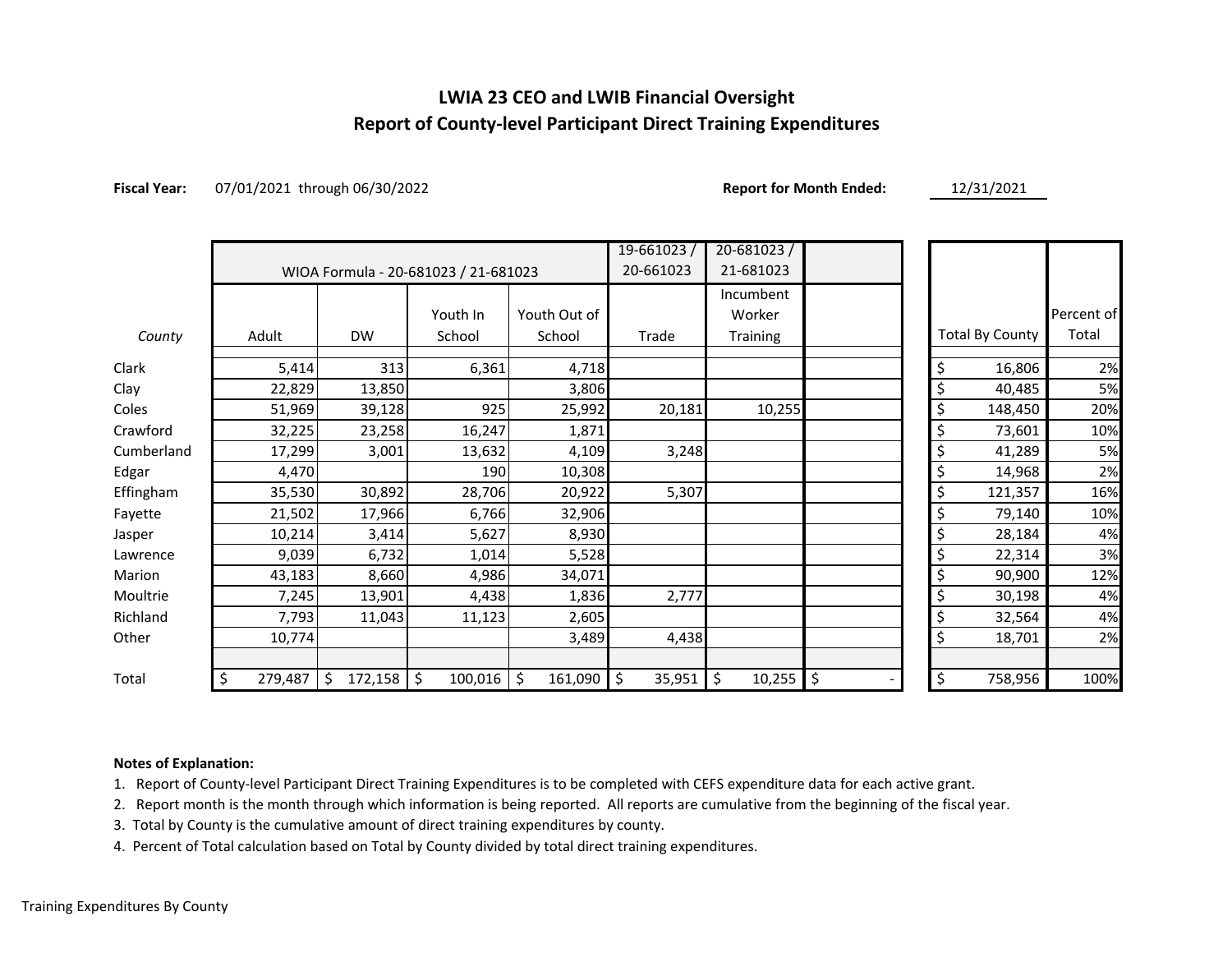## **LWIA 23 CEO and LWIB Financial Oversight Key Metrics for Financial Oversight of WIOA Formula Grants**

| <b>WIOA Grant Numbers:</b>      | 20-681023 / 21-681023                    |              | 12/31/2021                  |                             |                          |
|---------------------------------|------------------------------------------|--------------|-----------------------------|-----------------------------|--------------------------|
|                                 |                                          |              |                             | <b>Status</b>               |                          |
| Metric                          | <b>Standard</b>                          | <b>Adult</b> | <b>Dislocated</b><br>Worker | Youth – In<br><b>School</b> | Youth – Out<br>of School |
| Obligations - Year 1 20-681023  | $80\%$ by June $30th$ - see note 8 below | $F***$       | M                           | $F***$                      | $F***$                   |
| Obligations - Year 2 20-681023  | 100% by June $30^{\text{th}}$            | MG           | MG                          | MG                          | MG                       |
| Obligations - Year 1 21-681023  | $80\%$ by June $30th$                    | N            | MG                          | N                           | N                        |
| Obligations - Year 2 21-681023  | 100% by June $30th$                      | MG           | MG                          | N                           | N                        |
| <b>Direct Training Expenses</b> | 50% of total expenditures                | MG           | MG                          |                             |                          |
| Youth - In School 20-681023     | Not more than 50% of youth budget        |              |                             | MG                          |                          |
| Youth - In School 21-681023     | Not more than 50% of youth budget        |              |                             | MG                          |                          |
| Youth $-20-681023$              | Minimum 20% for work experience          |              |                             | N                           |                          |
| Youth $-21-681023$              | Minimum 20% for work experience          |              |                             | N                           |                          |

#### **Notes of Explanation:**

- 1. A key metrics report is to be completed for the active formula grants.
- 2. The grant number is the number DCEO assigns to the grant.

3. Report month is the month through which information is being reported. All reports are cumulative from the beginning of the grant period and should tie to entries made on the Grant Reporting System (GRS). GRS entries for the report month are required to be made within 20 days of the end of the previous month.

4. As shown, some metrics apply separate standards for each of the two years for which formula grant funding is available.

5. The budget and expenses for grant amounts allocated for administration costs are not included in the calculation of the obligations metrics. The Year 1 obligations measure is prorated to reflect cumulative minimum obligations of 6.67% per month (i.e., 80% divided by 12).

6. The direct training expenses metric applies to adults and dislocated workers only and is calculated based on all available funds for the program year, including funds carried in from the previous year.

7. Status indicators are as follows: MG=Meeting; N= Not Meeting; M= Met; F= failed

8. \*\*\*A waiver request regarding the 80% obligation rate for the PY20 funds was approved as long as certain conditions are met, including implementing the action plan and strategies submitted along with recurring communication of progress to DCEO.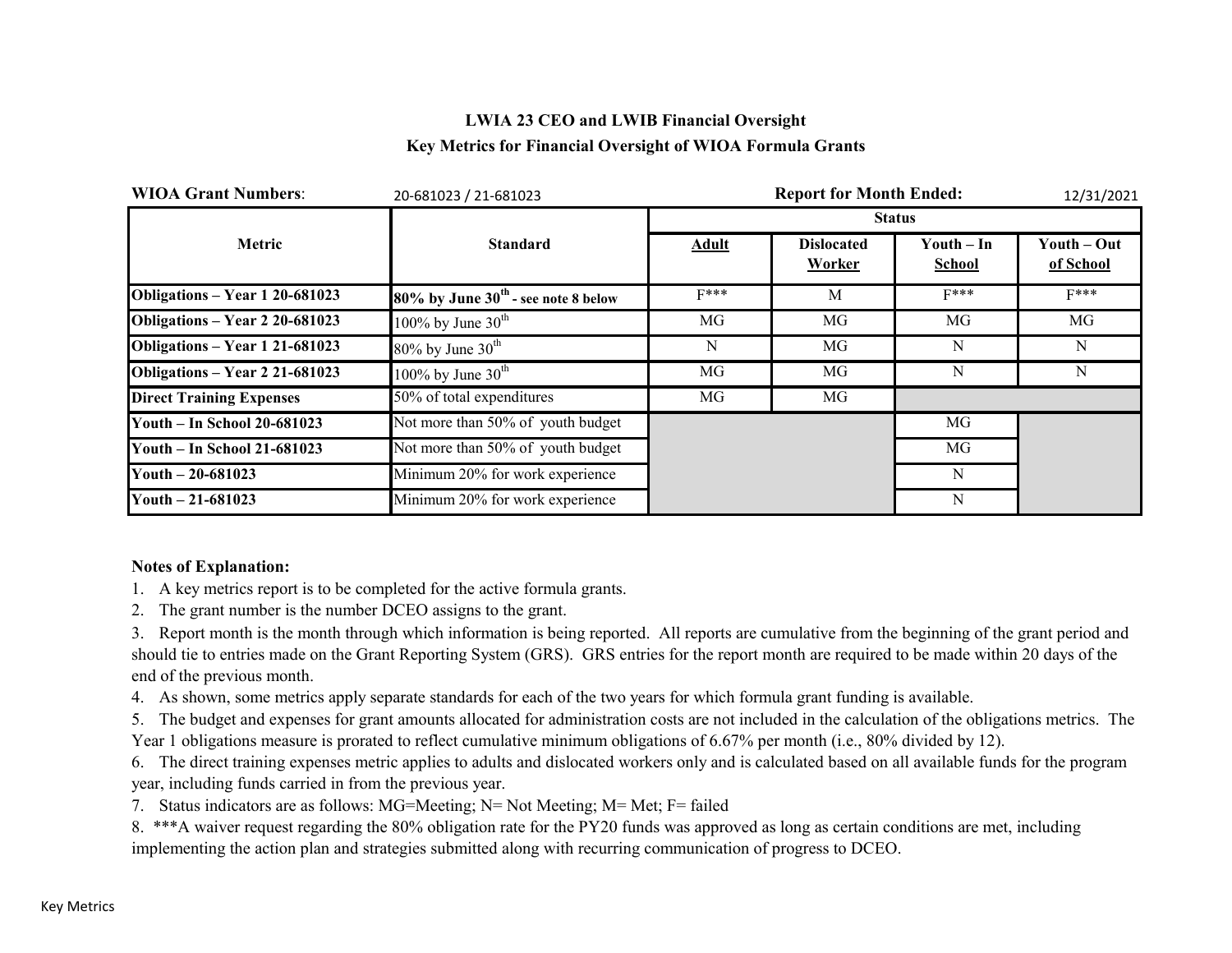# Lake Land College Statement of Expenditures December 2021

(In Whole Numbers)

|                           | Current<br>Expense | Y-T-D<br>Expense | <b>PY21</b><br>Annual<br><b>Budget</b> | Annual<br><b>Budget</b><br>Remaining | %<br>Spent |
|---------------------------|--------------------|------------------|----------------------------------------|--------------------------------------|------------|
| Expenses                  |                    |                  |                                        |                                      |            |
| <b>Salaries</b>           | 15,702             | 90,115           | 181,000                                | 90.885                               | 49.8%      |
| <b>Fringe Benefits</b>    | 4.211              | 34.414           | 80,280                                 | 45,866                               | 42.9%      |
| Travel / Training / Mtgs  | 0                  | 115              | 8,000                                  | 7,885                                | 1.4%       |
| Contractual               | 0                  | 858              | 2,000                                  | 1,142                                | 42.9%      |
| <b>Facility Costs</b>     | 539                | 3,233            | 10,000                                 | 6.767                                | 32.3%      |
| Office / Operations Costs | 7.267              | 60.356           | 77.700                                 | 17.344                               | 77.7%      |
| <b>Total Expenses</b>     | 27,719             | 189,091          | 358,980                                | 169,889                              | 52.7%      |

### Notes of Explanation:

1. Detailed expenditure information is available to the CEOs and LWIB upon request.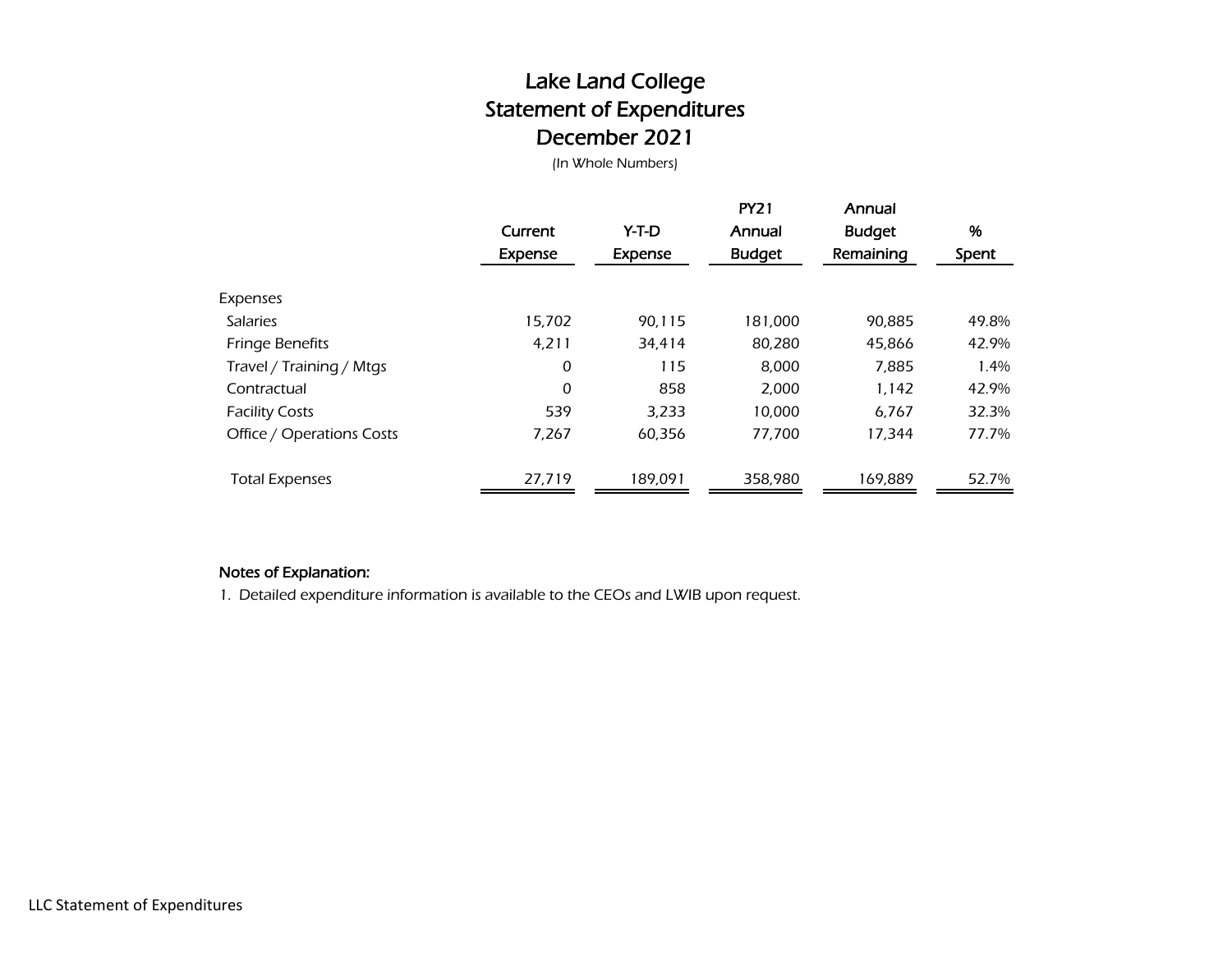## **Report for Financial Oversight by CEOs and LWIB Summary of Financial Activity for Service Providers**

|                               |               |           |           |           | <b>Report for Month Ended:</b> | 12/31/2021 |  |
|-------------------------------|---------------|-----------|-----------|-----------|--------------------------------|------------|--|
| <b>Service Provider Name:</b> | <b>CEFS</b>   |           |           |           |                                |            |  |
|                               | <b>Budget</b> |           | Expenses  |           | Remaining Balance              |            |  |
| Line Item                     | Amount        | % Total   | Amount    | % Total   | Amount                         | % Total    |  |
| Direct Training               | 2,762,382     | 74.8%     | 734,845   | 65.3%     | 2,027,537                      | 79.0%      |  |
| All Other                     | 928,645       | 25.2%     | 390,181   | 34.7%     | 538,464                        | 21.0%      |  |
| Total                         | 3,691,027     | $100.0\%$ | 1,125,026 | $100.0\%$ | 2,566,002                      | 100.0%     |  |

### **Notes of Explanation:**

1. CEFS is the only service provider in LWIA 23.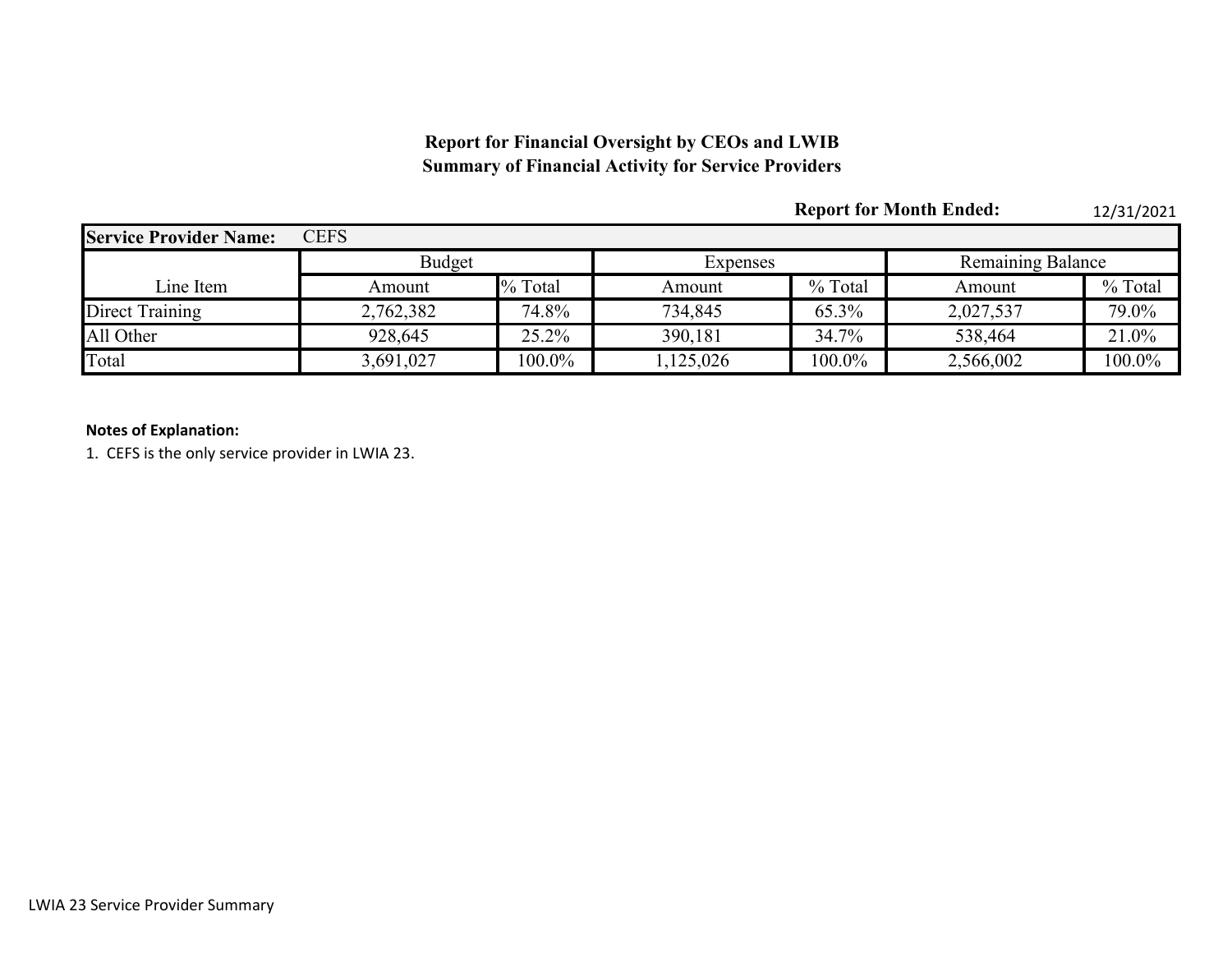## **Report for Financial Oversight by LWIA 23 CEOs and the LWIB Report of Training Provider Expenditures**

| Fiscal Year: 07/01/2021 through 06/30/2022 | <b>Month Ended:</b>                     |                | 12/31/2021               |                         |  |  |
|--------------------------------------------|-----------------------------------------|----------------|--------------------------|-------------------------|--|--|
| <b>Training Provider</b>                   | <b>Current Month</b><br><b>Expenses</b> |                |                          | <b>Expenses to Date</b> |  |  |
| <b>Advanced Healthcare Training</b>        | \$                                      | $\frac{1}{2}$  | \$                       |                         |  |  |
| Barnes & Noble                             | $\overline{\$}$                         |                | \$                       |                         |  |  |
| Capital Area School of Practical Nursing   | \$                                      | $\blacksquare$ | \$                       | $\blacksquare$          |  |  |
| <b>Coding For Success</b>                  | $\overline{\$}$                         | $\blacksquare$ | $\overline{\$}$          | $\blacksquare$          |  |  |
| College of Dupage                          | $\overline{\$}$                         |                | \$                       | $\blacksquare$          |  |  |
| Danville Area Community College            | \$                                      |                | \$                       |                         |  |  |
| <b>Eastern Illinois University</b>         | $\overline{\$}$                         |                | \$                       |                         |  |  |
| Effingham Academy of Cosmetology           | \$                                      |                | \$                       |                         |  |  |
| <b>Illinois Eastern Community Colleges</b> | \$                                      | 30.00          | \$                       | 104,465.00              |  |  |
| <b>Indiana State University</b>            | $\overline{\$}$                         |                | \$                       |                         |  |  |
| <b>IUPUI</b>                               | $\overline{\$}$                         |                | \$                       |                         |  |  |
| <b>Ivy Tech Community College</b>          | $\overline{\$}$                         |                | $\overline{\$}$          |                         |  |  |
| Janice Gebke RN                            | $\overline{\$}$                         |                | $\overline{\$}$          |                         |  |  |
| John A. Logan College                      | \$                                      |                | \$                       |                         |  |  |
| Kaskaskia College                          | $\overline{\$}$                         | 76,935.41      | $\overline{\mathcal{S}}$ | 105,272.93              |  |  |
| Lake Land College                          | $\overline{\$}$                         | 1,382.04       | $\overline{\$}$          | 219,283.07              |  |  |
| Lakeview College of Nursing                | \$                                      |                | \$                       |                         |  |  |
| <b>Lincoln Land Community College</b>      | $\overline{\mathcal{S}}$                |                | \$                       | 3,900.00                |  |  |
| Lincoln Trail College                      | \$                                      |                | \$                       |                         |  |  |
| <b>Milikin University</b>                  | \$                                      |                | \$                       |                         |  |  |
| <b>National Pipe Trades</b>                | $\overline{\$}$                         |                | $\overline{\$}$          |                         |  |  |
| Parkland College                           | \$                                      |                | \$                       | 4,890.50                |  |  |
| <b>Premier CDL Training</b>                | \$                                      |                | \$                       |                         |  |  |
| <b>Rend Lake College</b>                   | $\overline{\$}$                         |                | $\overline{\$}$          |                         |  |  |
| <b>Richland Community College</b>          | \$                                      | ۰              | \$                       | 2,328.00                |  |  |
| Southern Illinois University - Carbondale  | $\overline{\$}$                         | ۰              | \$                       | 4,335.38                |  |  |
| Southern Illinois Book and Supply          | $\overline{\$}$                         | $\blacksquare$ | $\overline{\$}$          |                         |  |  |
| Southwestern Illinois College              | $\overline{\boldsymbol{\theta}}$        |                | \$                       |                         |  |  |
| <b>Truck Driver Institute</b>              | $\overline{\$}$                         |                | $\overline{\$}$          |                         |  |  |
| University of Illinois - Springfield       | $\overline{\$}$                         |                | \$                       |                         |  |  |
| <b>Vincennes University</b>                | $\overline{\boldsymbol{\mathsf{s}}}$    |                | \$                       |                         |  |  |
| <b>Notes of Explanation:</b>               |                                         | Total \$       |                          | 444,474.88              |  |  |



1) All training providers with expenses charged to an LWIA 23 grant during the fiscal year are listed.

2) Training providers generally invoice by semester.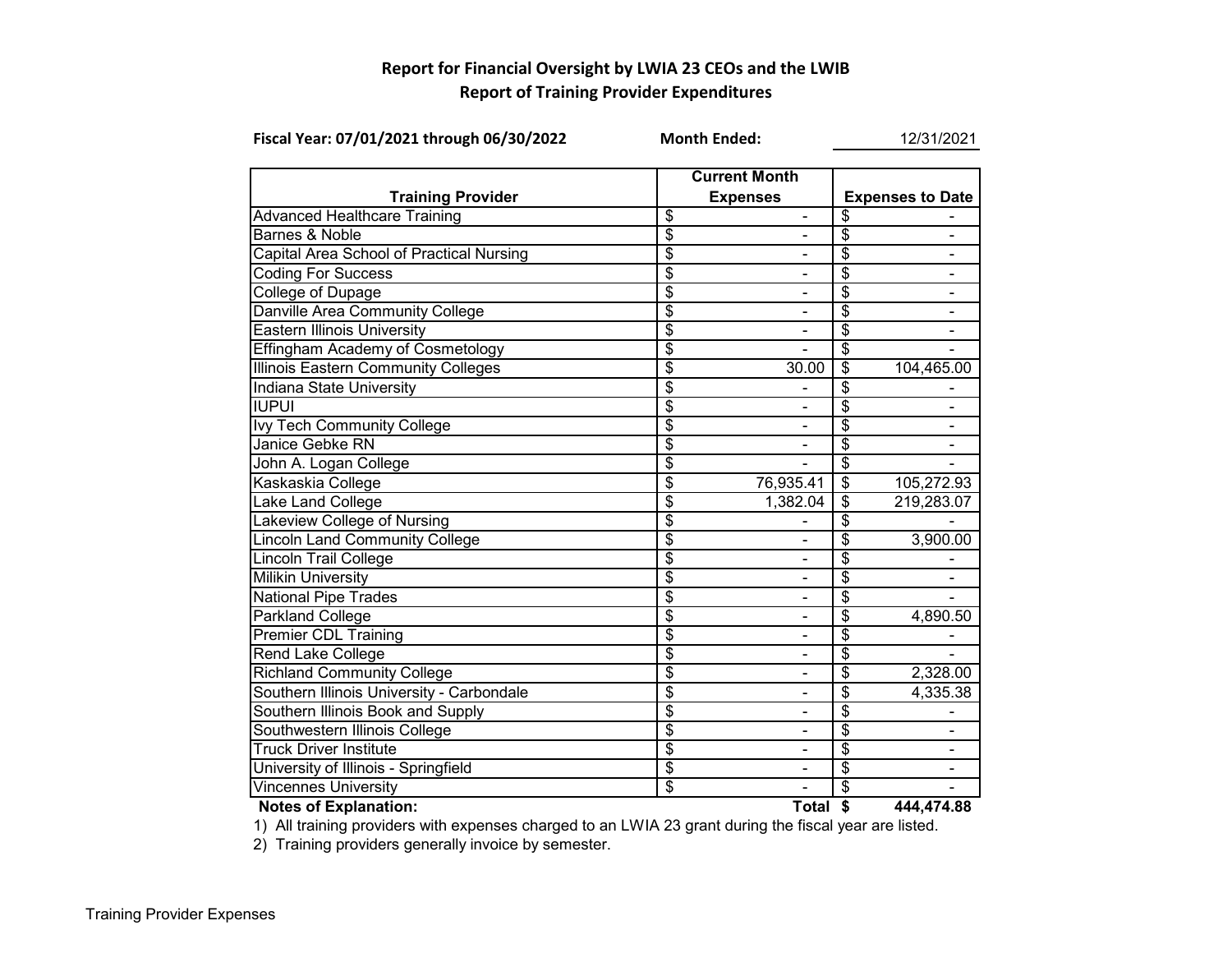# **LOCAL WORKFORCE INNOVATION BOARD 23 GRS GRANT SUMMARY DECEMBER 2021**

\* Cash balance as of 01/18/22

| Grant #20-681023              |               |              |                |                  |                  |                |
|-------------------------------|---------------|--------------|----------------|------------------|------------------|----------------|
| <b>WIOA Formula Grant</b>     |               |              |                | <b>CASH</b>      | <b>CASH</b>      |                |
| 7/1/20 thru 6/30/22           | <b>BUDGET</b> | <b>COSTS</b> | <b>BALANCE</b> | <b>AVAILABLE</b> | <b>REQUESTED</b> | <b>BALANCE</b> |
| Administration                | 323,362.00    | 188,293.10   | 135,068.90     |                  |                  |                |
| <b>Youth In School</b>        | 247,290.00    | 212,868.37   | 34,421.63      |                  |                  |                |
| <b>Youth Out Of School</b>    | 741,870.00    | 427,169.75   | 314,700.25     |                  |                  |                |
| <b>Adult</b>                  | 1,191,093.00  | 1,086,326.05 | 104,766.95     |                  |                  |                |
| <b>Dislocated Workers</b>     | 730,037.00    | 665,481.60   | 64,555.40      |                  |                  |                |
| <b>TOTAL</b>                  | 3,233,652.00  | 2,580,138.87 | 653,513.13     | 3,233,652.00     | 2,543,865.82     | 689,786.18     |
|                               |               |              |                |                  |                  |                |
| Grant #21-681023              |               |              |                |                  |                  |                |
| <b>WIOA Formula Grant</b>     |               |              |                | <b>CASH</b>      | <b>CASH</b>      |                |
| 7/1/21 thru 6/30/22           | <b>BUDGET</b> | <b>COSTS</b> | <b>BALANCE</b> | <b>AVAILABLE</b> | <b>REQUESTED</b> | <b>BALANCE</b> |
|                               |               |              |                |                  |                  |                |
| Administration                | 255,626.00    | 0.00         | 255,626.00     |                  |                  |                |
| <b>Youth In School</b>        | 194,267.00    | 3,136.46     | 191,130.54     |                  |                  |                |
| <b>Youth Out Of School</b>    | 582,803.00    | 5,740.36     | 577,062.64     |                  |                  |                |
| <b>Adult</b>                  | 718,621.00    | 13,697.71    | 704,923.29     |                  |                  |                |
| <b>Dislocated Workers</b>     | 804,954.00    | 189,035.45   | 615,918.55     |                  |                  |                |
| <b>TOTAL</b>                  | 2,556,271.00  | 211,609.98   | 2,344,661.02   | 2,556,271.00     | 163,900.00       | 2,392,371.00   |
|                               |               |              |                |                  |                  |                |
| Grant #19-661023              | <b>CLOSED</b> |              |                |                  |                  |                |
| <b>Trade</b>                  |               |              |                | <b>CASH</b>      | <b>CASH</b>      |                |
| 6/1/21 thru 9/30/21           | <b>BUDGET</b> | <b>COSTS</b> | <b>BALANCE</b> | <b>AVAILABLE</b> | <b>REQUESTED</b> | <b>BALANCE</b> |
| <b>Training</b>               | 42,161.18     | 42,145.06    | 16.12          |                  |                  |                |
| Out of Area Job Search        | 0.00          | 0.00         | 0.00           |                  |                  |                |
| <b>Out of Area Relocation</b> | 0.00          | 0.00         | 0.00           |                  |                  |                |
| <b>Transportation</b>         | 0.00          | 16.12        | (16.12)        |                  |                  |                |
| <b>Case Management</b>        | 7,956.32      | 7,956.32     | 0.00           |                  |                  |                |
| <b>TOTAL</b>                  | 50,117.50     | 50,117.50    | 0.00           | 50,117.50        | 50,117.50        | 0.00           |